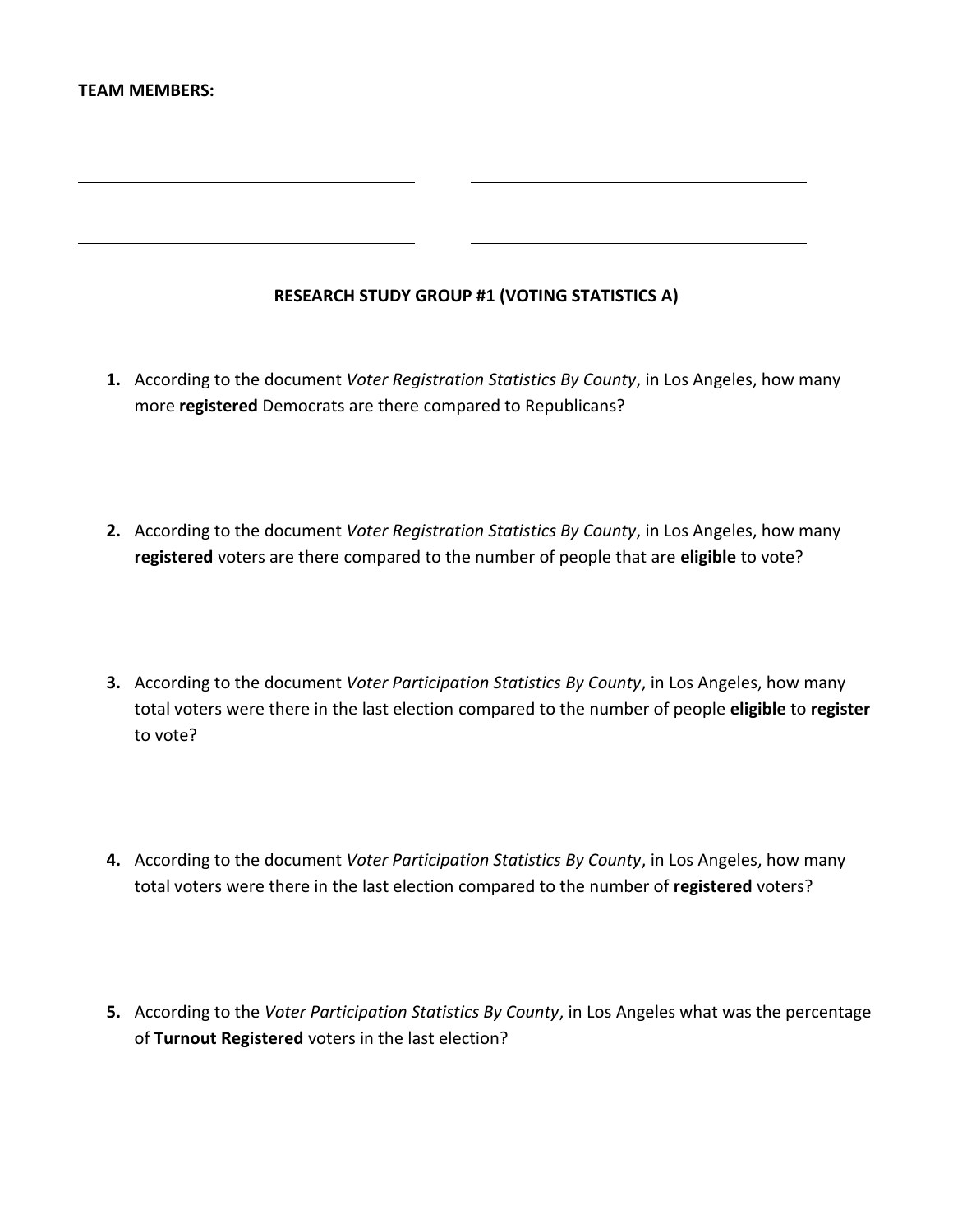# **RESEARCH STUDY GROUP #2 (VOTING STATISTICS B)**

- **1.** According to *Voter Participation Statistics by County*, what was the **Turnout Eligible** percentage of voters for the last election in Los Angeles?
- **2.** According to the *Voter Registration Statistics by County*, how many **registered** Democrats and Republicans are there; and what political party besides Democrats and Republicans had the highest number of **registered** voters?
- **3.** According to *Historical Voter Registration and Participation in Statewide General Elections from 1910-2014*, what conclusions can you make about voter participation among the people of California?
- **4.** According to *Voter Participation Statistics By County*, why do you think the **Turnout Eligible** percentage is at the number it is today in Los Angeles?
- **5.** According to the *Voter Participation Statistics By County*, in Los Angeles what was the percentage of **Turnout Registered** voters in the last election?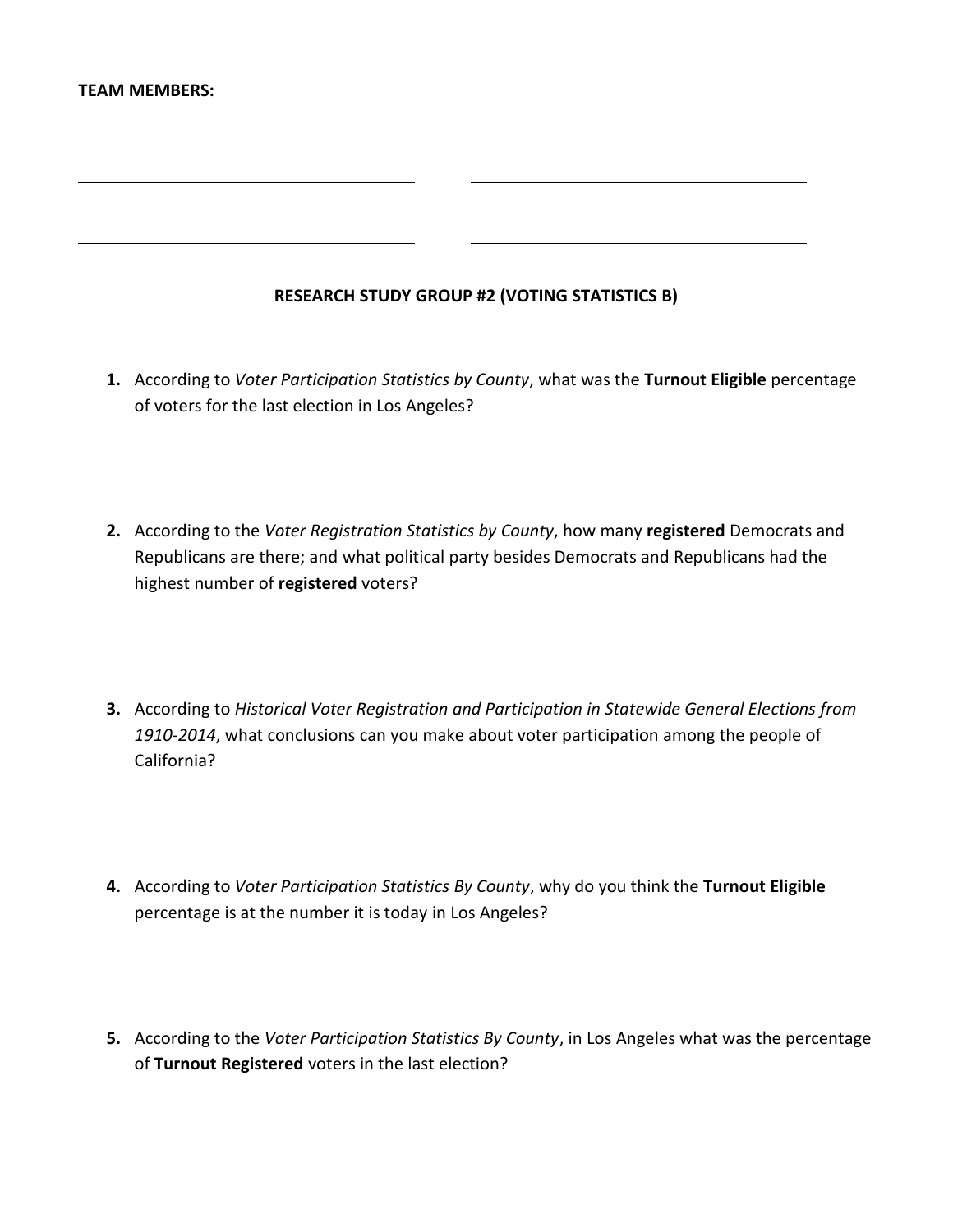# **RESEARCH STUDY GROUP #3 (LOCAL REPRESENTATIVES A1)**

- **1.** What Congressperson represents the area in and around Compton?
- **2.** Who is the Congressperson for the House of Representatives' 43th District?
- **3.** For Maxine Waters' last 3 elections, what was the difference between how much money she raised **versus** how much money her opponents raised?

- **4.** When was the information regarding Maxine Waters' **Congressional campaign funders** downloaded from the internet?
- **5.** According to the document *Statement of Vote Summary Pages*, what percentage of the vote did Maxine Waters win her last election by, and how many votes did she receive?
- **6.** Who are the top 5 **contributors** to Maxine Waters' **candidacy** since 1989?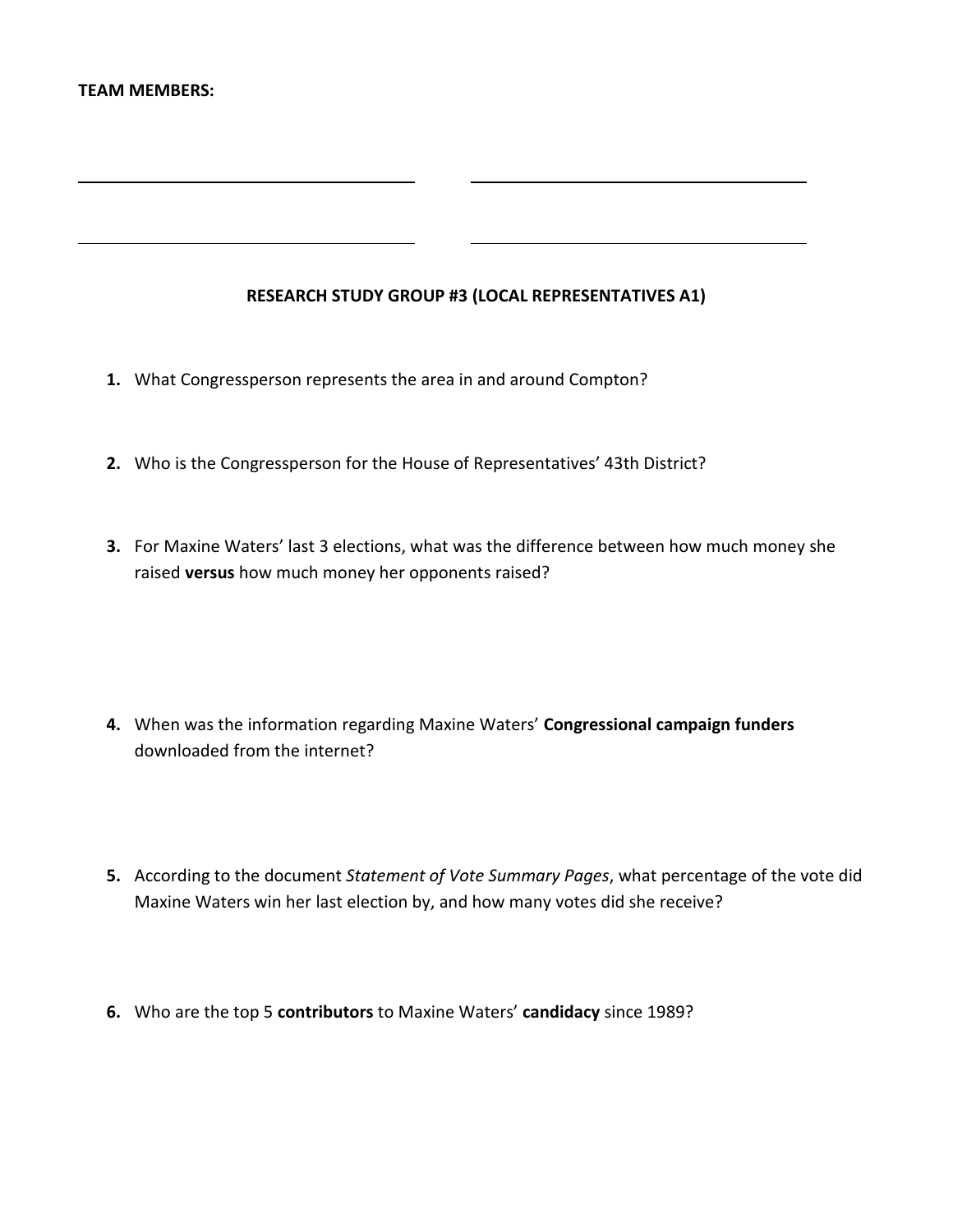# **RESEARCH STUDY GROUP #4 (LOCAL REPRESENTATIVES A2)**

- **1.** According to the election data that you have on Maxine Waters, how many times did the **incumbent** win re-election to Congress? (Give your answer in terms of percent, e.g. 10%, 25%, 70%, et cetera)
- **2.** How long has Maxine Waters represented the 43rd **Congressional** District?
- **3.** On what committee(s) is Maxine Waters a **ranking member**?
- **4.** In what issue area does Maxine Waters primarily **sponsor** bills?
- **5.** Based on Maxine Waters' voting record in the past 10 months, as well as her campaign **funders/donors**, what conclusions can you draw?

**6.** Why do you think being an **incumbent** helps a politician get re-elected at such a high rate of success?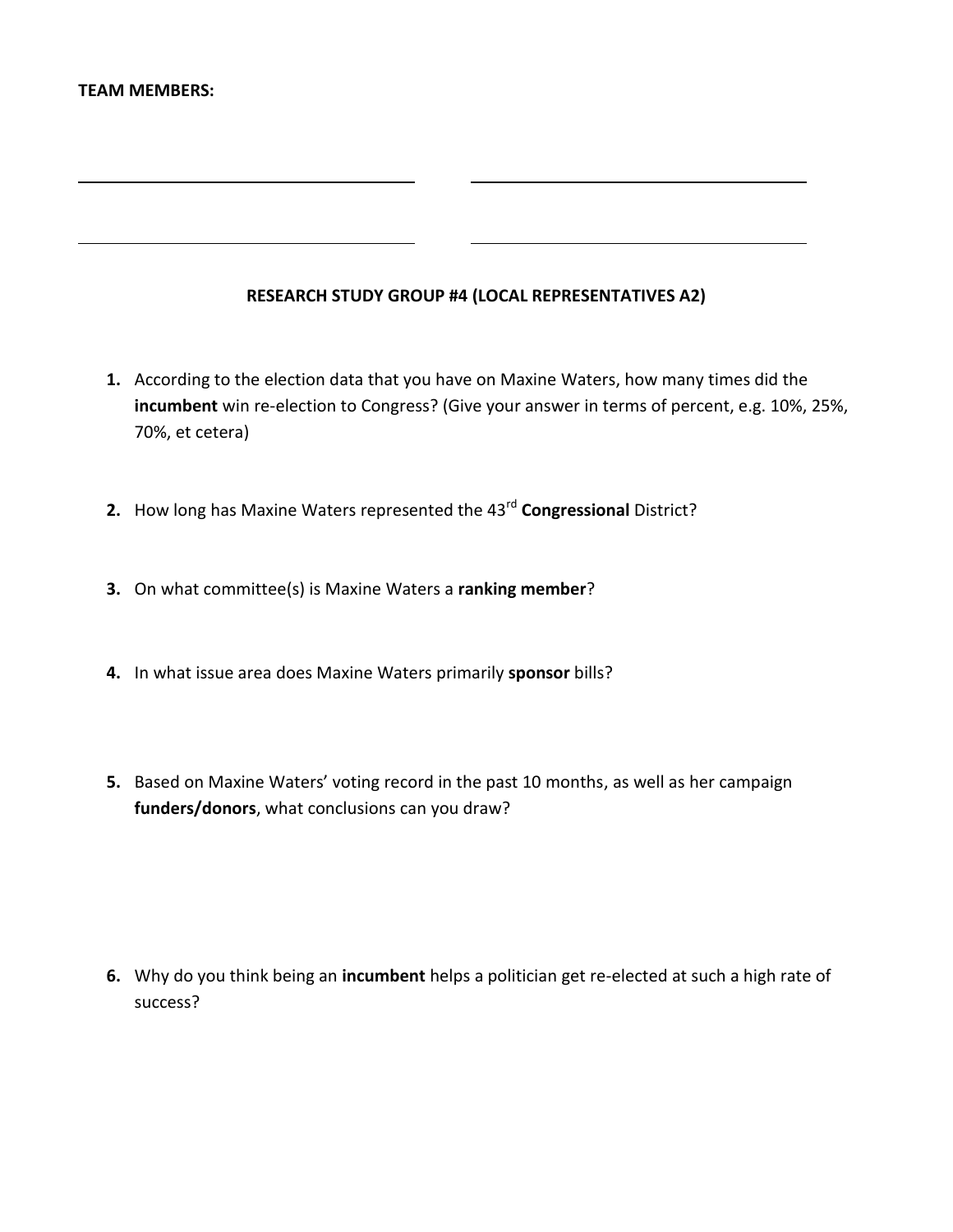# **RESEARCH STUDY GROUP #5 (LOCAL REPRESENTATIVES B1)**

- **1.** What Congressperson represents the area located around Washington Prep High School?
- **2.** Who is the Congressperson for the House of Representatives' 44<sup>th</sup> District?
- **3.** For Janice Hahn's last two elections, what was the difference between how much money she raised **versus** how much money her opponents raised?
- **4.** When was the information regarding Janice Hahn's **Congressional campaign funders** downloaded from the internet?
- **5.** According to the *Statement of Vote Summary Pages*, what percentage of the vote did Janice Hahn win her election by, and how many votes did she receive?

**6.** Who are the top 5 **contributors** to Janice Hahn's **candidacy** since 1989?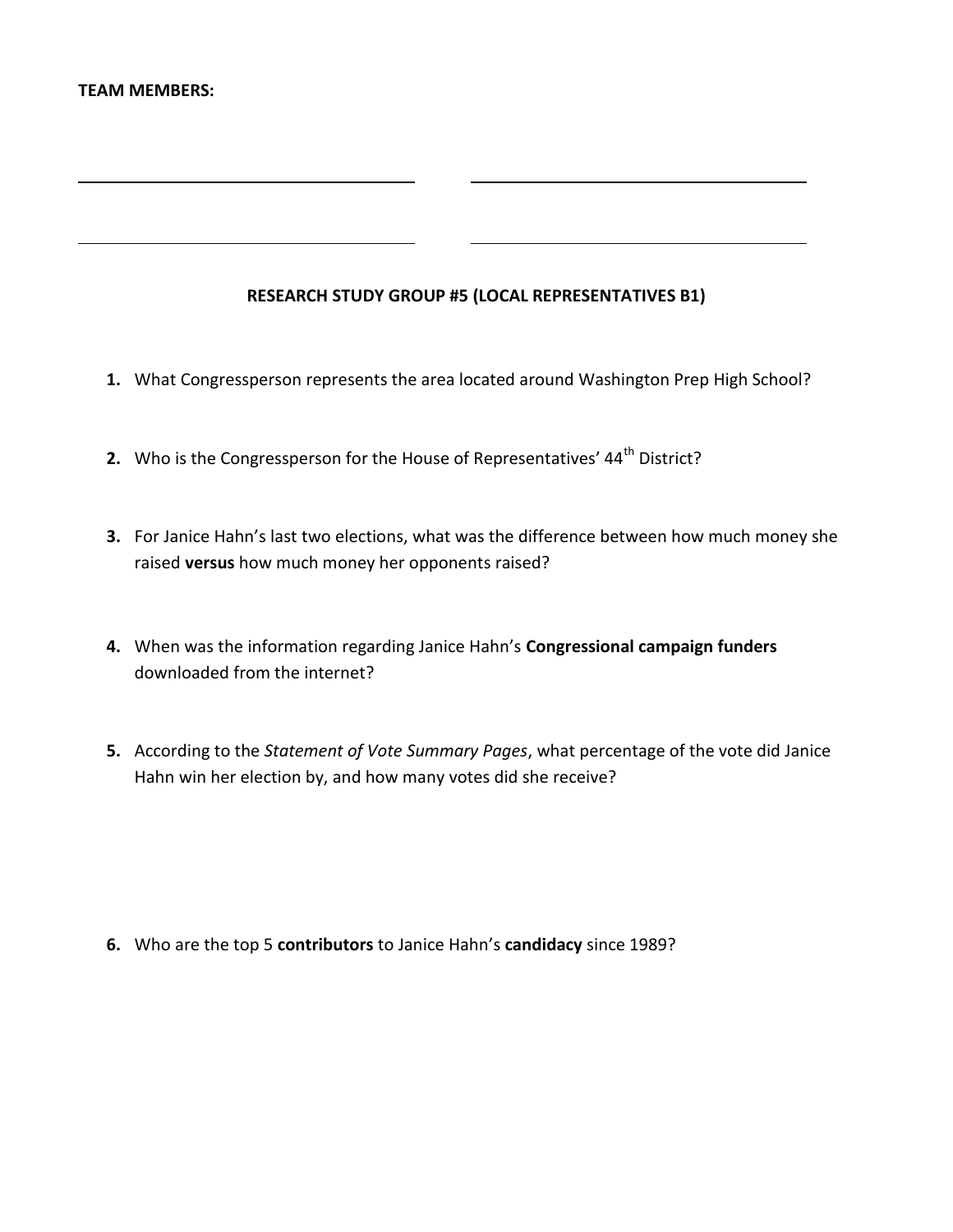# **RESEARCH STUDY GROUP #6 (LOCAL REPRESENTATIVES B2)**

- 1. According to the data that you have on Janice Hahn, how many times did the **incumbent** win reelection to Congress? (Give your answer in terms of percent, e.g. 10%, 25%, 70%, et cetera)
- 2. How long has Janice Hahn represented the 44<sup>th</sup> Congressional District?
- 3. On what committee(s) is Janice Hahn a member?
- 4. In what issue area does Janice Hahn primarily **sponsor** bills?
- 5. Why do you think being an **incumbent** helps a politician get re-elected at such a high rate of success?

6. Based on Janice Hahn's voting record in the past 10 months, as well as her campaign **funders/donors**, what conclusions can you draw?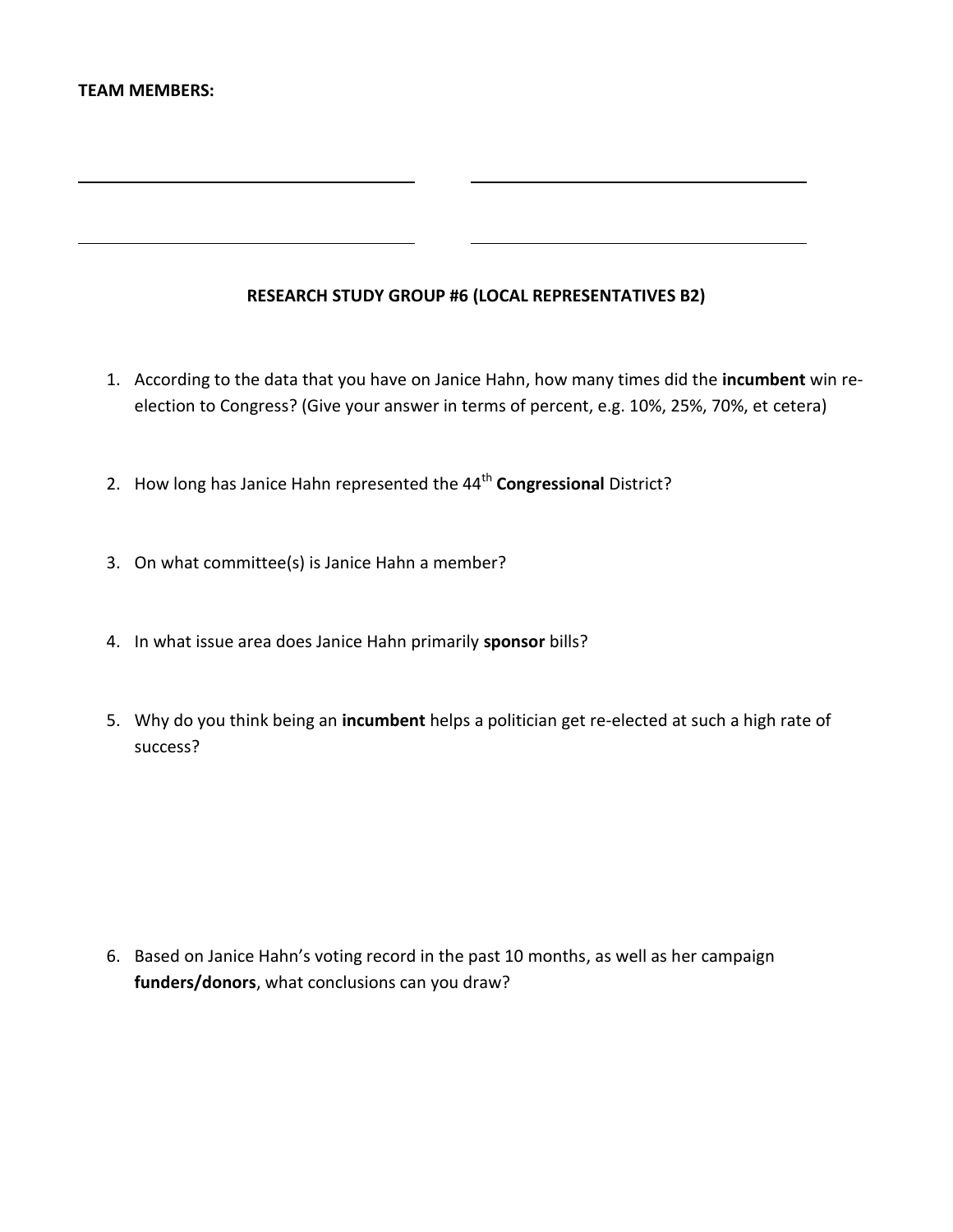## **ACADEMIC VOCABULARY WORD BANK**

- **1. Campaign**  competition by rival political candidates and organizations for public office
- **2. Candidacy**  the process of seeking an elective political office
- **3. Congressional**  of or pertaining to Congress (US Legislative Branch consisting of the House of Representatives and the Senate)
- **4. Contributors** people or organizations that give money to a politician or a campaign
- **5. Eligible**  meeting the appropriate requirements
- **6. Funders/Donors**  a person or organization who gives money to a politician or campaign
- **7. Incumbent**  a politician currently holding a specified office
- **8. Ranking Member**  second-most senior member of a congressional committee
- **9. Registered**  officially or legally certified by a government
- **10. Sponsored**  a pledge or promise on behalf of another
- **11. Statistics**  the science that deals with the collection, classification, analysis, and interpretation of numerical facts or data
- **12. Turnout**  a gathering of people for an event
- **13. Turnout Eligible**  total number of people who voted versus total number of people who are **eligible** to vote
- **14. Versus**  against; compared to

### **WEB RESOURCES**

### **http://neighborhoodinfo.lacity.org**

**http://www.calvoter.org**

**http://www.opensecrets.org**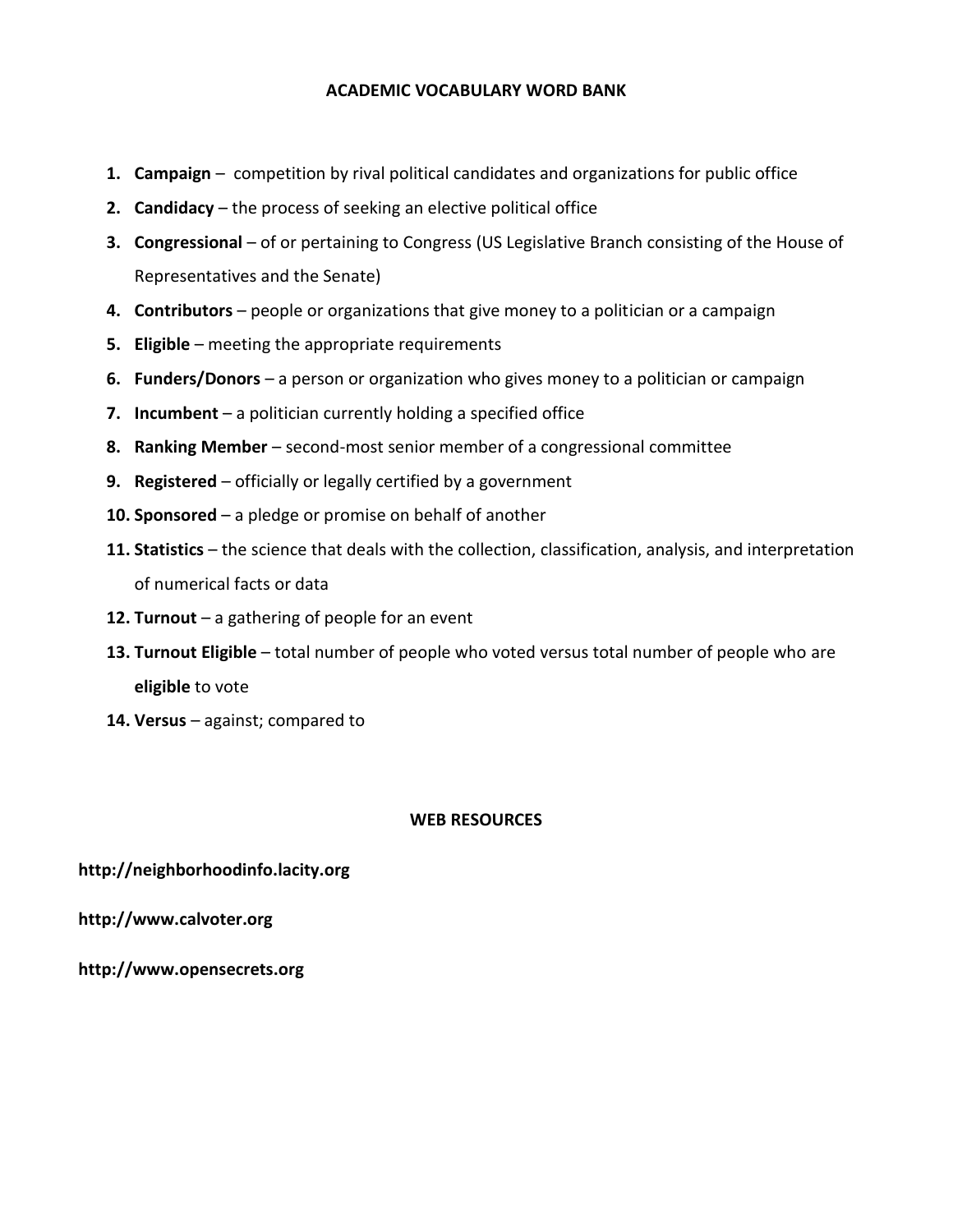**Name: Class: Period:**

**HOMEWORK: MONEY AND LOCAL POLITICS**

**1. What are 3 questions you have after examining the data?**

**2. What are 3 conclusions you can draw from the data?**